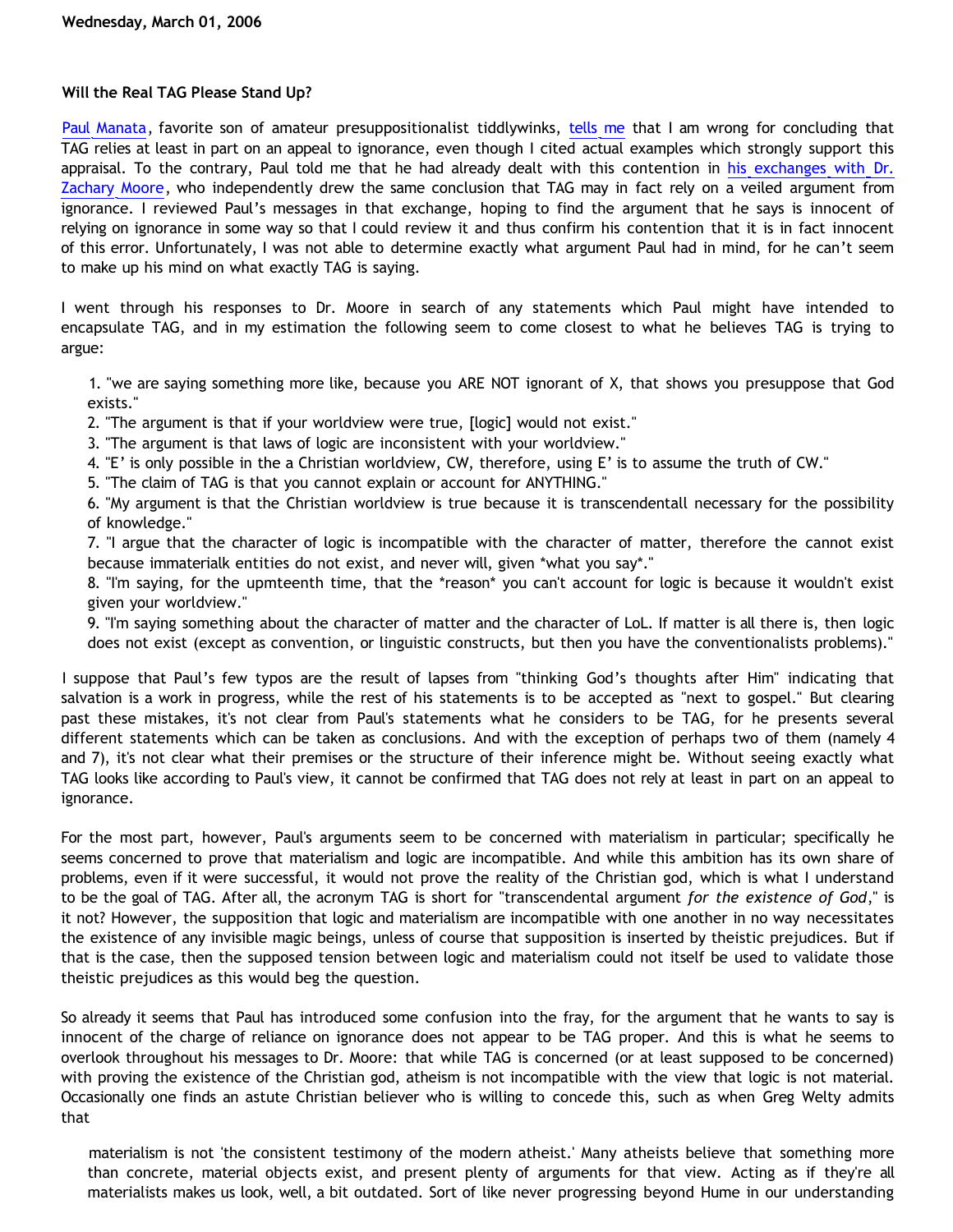of 'the inductive problem'. ([Re: On b\) and possibly not-a\)](http://www.ccir.ed.ac.uk/~jad/vantil-list/archive-Sep-1999/msg00021.html)

In trying to defend the thesis that TAG is innocent of appealing to ignorance, Paul was concerned to present a conception of TAG which goes out of its way to avoid the argumentum ad ignorantiam fallacy. Consider the first condensation that Paul offers of his version of TAG:

we are saying something like, because you ARE NOT ignorant of X, that shows you presuppose that God exists.

And at first blush, if we take this as a summary of TAG, it in fact appears to avoid any appeal to ignorance. But of course, we should not expect a celebrated apologetic method to openly declare its conclusions on the basis of stark naked ignorance. If apologists are to be credited for anything, they are to be credited for their ingenuity in camouflaging their devices such that their questionable nature is not readily detected. Indeed, as I indicated in [my](http://bahnsenburner.blogspot.com/2006/02/presuppositionalism-and-argument-from.html) [prior blog on this topic,](http://bahnsenburner.blogspot.com/2006/02/presuppositionalism-and-argument-from.html) an arguer may in fact not realize that he is actually drawing his conclusion on the basis of his own ignorance of some relevant point or fact. We are all capable of this, whether theist or non, since we all start out ignorant in the first place. Here Paul is deliberately going out of his way to portray TAG (his conception of it, that is) as though it can expressly escape the charge of argumentum ad ignorantiam. But if we drill down into the premises and their supporting arguments that would be offered in support of this conclusion, what guarantee does Paul provide that his argument will not at some point be found resting on the mere lack of firsthand familiarity with contrary positions? Perhaps a look at other statements of his will enlighten us.

Again trying to summarize his conception of TAG, Paul wrote:

The argument is that if your worldview is true, [logic] would not exist.

Closely related to this was the next statement:

The argument is that the laws of logic are inconsistent with your worldview.

Naturally, neither of these "arguments" conclude that any god (let alone specifically the Christian god) exists, and simply seems to be a repetition of his case against materialism as such. Of course, the conclusion that a god exists does not follow as a result of proving that materialism is an invalid worldview. In regard to Paul's argument against materialism, however, it is unclear how he proves that logic is not composed of some material which lacks many of the perceptible characteristics of other things that are composed of matter. I do not state this as an advocate of such a view, but simply as a query on the security of his case since he seems to think whether or not logic is material or otherwise is important and his argument's ambition is apparently to rule out the view that logic is material in any way. For instance, he may say that it is self-evident that logic is not material in the way that rocks, fruit trees, dollar bills and stapling guns are material, but this would not rule out the view that logic is material in the sense of sound wave, magnetic field or electrical current. Indeed, it seems that the concern to conclude that the laws of logic are "immaterial entities" is already off track since this assumes that logic is composed of entities, and this would need to be argued for.

The fourth key statement from Paul actually takes the form of an argument. He wrote:

E' is only possible in the Christian worldview, CW, therefore, using E' is to assume the truth of CW.

This apparently is the structure of Paul's conception of TAG (I note that it is quite different from Butler's formalized version of TAG), but was proffered not in the interest of defending TAG per se. Paul emphasized this in a string of statements typed out in all caps. "The point of the above," writes Paul, "was to show that TAG is not an argument from ignorance." Of course, without seeing how the conclusion is supported by its premises, and, more importantly, what can be offered in the interest of justifying those premises, we have an incomplete picture of just how the inference represented in such an argument is thought to be supported. If, for instance, at any point in the substantiation of such arguments we find premises like "the atheist cannot accout for" some function of cognition, a course of interrogation which is distinctively characteristic of presuppositional apologetics, such affirmations may in fact represent an open invitation to argue from ignorance, specifically the apologist's ignorance of how an individual atheist may in fact answer such challenges. Presuppositional apologists exhibit the tendency to take the wide-sweeping generalizations of their theorists - like Van Til, Bahnsen and Frame - at their word, particularly those generalizations which supposedly put a capper on the potency of non-believing philosophies. Apparently apologists are supposed to rest their faith on the assumption that Bahnsen et al. have "done their homework" so comprehensively that they can vicariously conclude what they have claimed, thus effectively enabling defenders of Christianity to "think Bahnsen's thoughts after Him."

In the case of this version of TAG, E' is presumably supposed to represent some non-material something, with the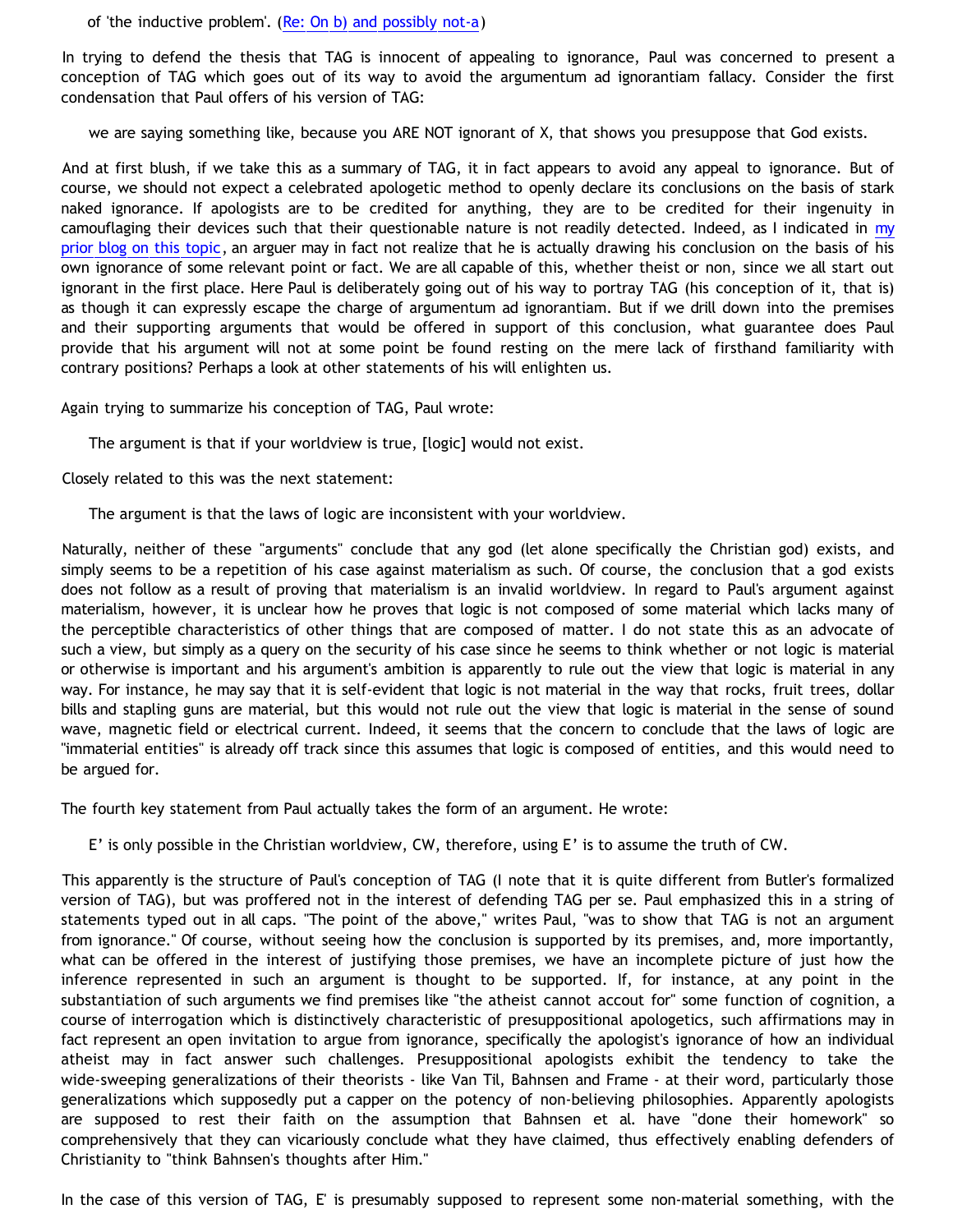name 'logic' slapped on it, and because it is said to be other than material, it "is only possible in the a Christian worldview." [sic] This is the same tired, outworn assertion that logic can only make sense on specifically Christian presuppositions - as if logic required a basis in [metaphysical subjectivism](http://www.geocities.com/katholon/DBvPM1005.htm) and a [universe analogous to a cartoon,](http://bahnsenburner.blogspot.com/2005/03/cartoon-universe-of-theism.html) as if logic were only possible in a reality in which the objects of consciousness conform to the intentions of consciousness. At least for the sake of entertainment, it is assertions such as this that achingly beg for support, and only then - once the apologist presents what he takes to be sufficient justification of such assertions - will we have something to examine for the purpose of determining whether or not presuppositionalists can make their case without relying at some point on their own ignorance of rival positions. As Paul has set up his conception of TAG, its whole strategy seems to assume that there are only two contenders to be considered: materialism (conceived as necessarily cancelling out logic) and Reformed Christianity (asserted to be the only worldview that can "account for" logic). Thus the deck is stacked, but not very cleverly. In fact, it is hard to see how one could assert such a dichotomy on any basis other than ignorance to begin with, and at this point we might question whether the apologist is truly concerned for the stability of logic, or for the welfare of his mystical precommitments.

Furthermore, by saying that logic "is only possible in the a Christian worldview" [sic], Paul is saying that logic is *not* possible in any worldview other than the Christian worldview (specifically, as he conceives of it, since there is such a wide assortment of Christian worldviews). In order to substantiate such a claim, the apologist seems to have three alternatives at his disposal:

- 1. Prove a negative (how and where does he do this, and what basis does he assume?)
- 2. Argue from ignorance (which proves only delusion or desperation, not intended conclusions)

3. Deliberately build the notion of the Christian god into one's conception of logic (which would strap the apologist into the ready room of circular argument).

Perhaps Paul has a different option in mind, though it is unclear what that might be.

Moving along, Paul attempted to summarize his conception of TAG again:

The claim of TAG is that you cannot explain or account for ANYTHING.

Well, if TAG's claim is that I "cannot explain or account for ANYTHING," then clearly TAG is false. There are many things I can explain, such as how to decline adjectives and conjugate verbs in Russian, resolve French sixth chords by primary function, market heavy and intermediate marine fuel oils in domestic and international ports, import foodstuffs into the US from Asian nations, add new print-on-demand items to online ordering inventories, etc. I can also explain why the versions of TAG that I have examined tend to rely at least in part on argumentum ad ignorantiam. There was a time in my life when I could not explain any of these things, but as I learned these processes firsthand (i.e., by thinking with my own mind, not by pretending to think someone else's thoughts), I can now teach others to do the same. I had thought that TAG claimed that the Christian god would need to exist in order for me to do these things, but now Paul has corrected me: TAG argues that I cannot do these things at all (apparently he thinks that the Christian god creates incompetent beings in its own image).

As Paul's TAG continues to change shape, he offers yet another version of it:

My argument is that the Christian worldview is true because it is transcendentall necessary for the possibility of knowledge. [sic]

Now, this is quite different from the argument that I "cannot explain or account for ANYTHING." It must be evolving as he tries to address new criticisms. Of course, what Paul presents here is not an argument, but an assertion - "that the Christian worldview is true because it is transcendentall necessary for the possibility of knowledge." To make this case, the apologist would at the very minimum need to show that knowledge can be possible on the subjective basis and in the cartoon universe of Christian theism. But we already know that knowledge requires an objective basis in a universe which is not analogous to a cartoon, both of which are incompatible with and disaffirmed by Christianity's metaphysics. Furthermore, one wonders how apologists could claim authority for Christianity in particular in the area of knowledge when their bible has no native theory of concepts. This is crucial since concepts are the building block of knowledge, and our conclusions and evaluations are no more valid than our concepts. Presuppositionalists seem frightfully unaware of this.

Paul's argument changes yet again. His argument now proceeds as follows:

I argue that the character of logic is incompatible with the character of matter, therefore the cannot exist because immaterialk entities do not exist, and never will, given \*what you say\*. [sic]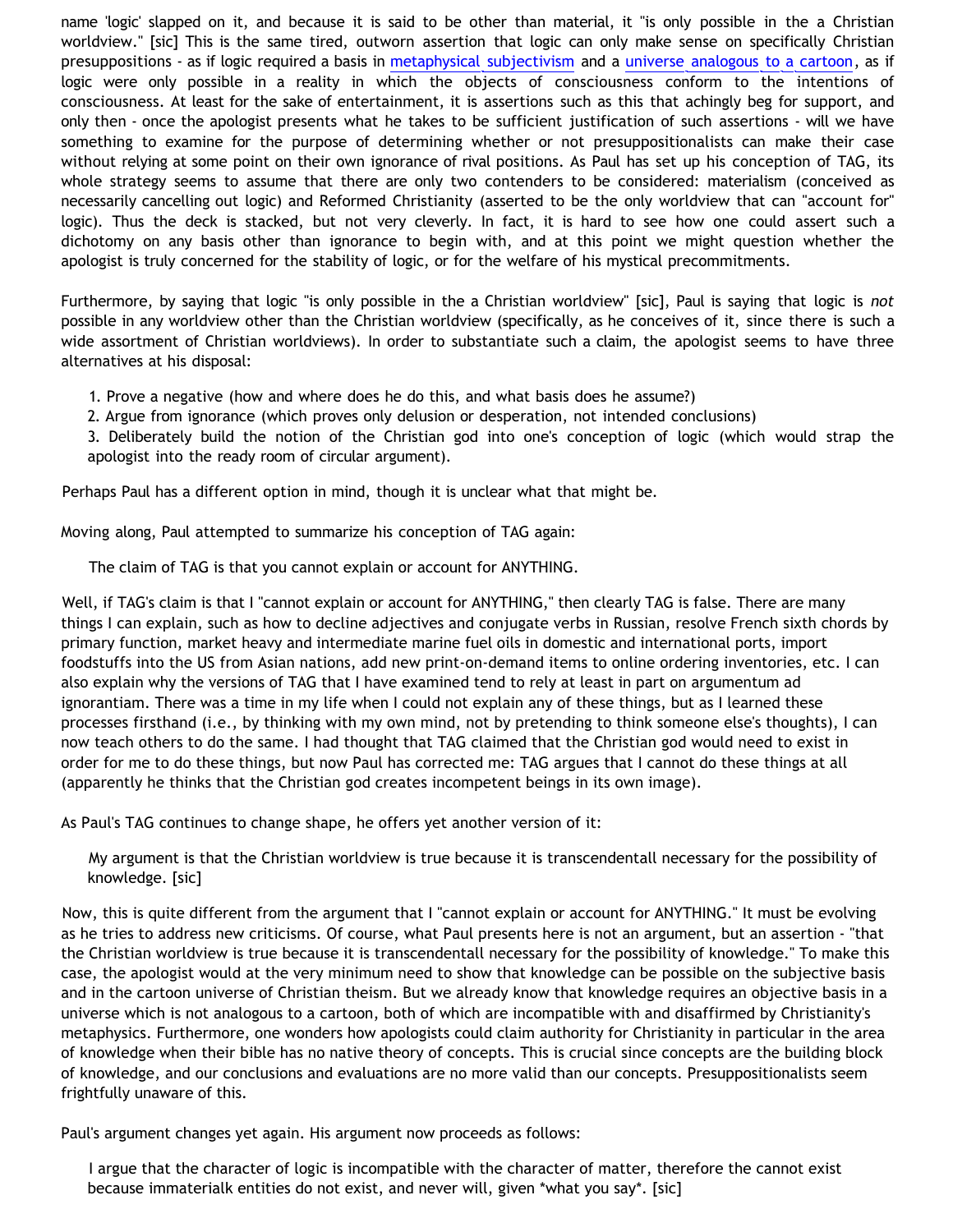It is completely unclear what Paul might mean by his statement that "the character of logic is incompatible with the character of matter." Similar could be said about oil and water as well as heat and plastics. But these things exist nonetheless, and I see no reason why a materialist would not agree. Is Paul saying that logical principles do not apply when matter is involved? Well, when is matter not involved when we usefully apply logical principles? For instance, I would say it is logical to open the car door if you want to get out of the car (notice the application of logic to goal-oriented action). Certainly the car is made of matter. Is Paul saying that this would be a misapplication of logic? How then does he get out of a car? So, at best, Paul needs to make his argument clearer than it is so far, in spite of the constant revision to which he subjects it. While he's at it, it would be beneficial if he could tell us why he might think the laws of logic are "entities."

Paul's next two attempts to clarify his argument reiterate his contention that logic is incompatible with materialism and thus I will consider them together:

I'm saying, for the umpteenth time, that the \*reason\* you can't account for logic is because it wouldn't exist given your worldview... I'm saying something about the character of matter and the character of LoL. If matter is all there is, then logic does not exist (except as convention, or linguistic constructs, but then you have the conventionalists problems).

Notice how presuppositionalism has taught Paul to presume for himself the ability to speak on behalf of his opponent. He says that "logic… wouldn't exist given your worldview." It may be the case, however, that Dr. Moore's understanding of logic differs from Paul's understanding of logic in some relevantly significant way such that the incompatibility that concerns Paul does not really exist in Dr. Moore's worldview. What is ironic is that, in spite of the standard presuppositionalist worries about being able to provide an "account," Paul does not seem to have taken this possibility into account. Again, he seems to be merely regurgitating Bahnsen's thoughts after him.

Furthermore, it seems that Paul has assumed a false dichotomy, namely that either a) logic is set of divine or supernatural "entities" (in the sense that they "reflect" his god's nature and/or thoughts and thus necessarily imply the existence of his god), or b) logic is conventional, relative, non-absolute, non-existent or ultimately meaningless. Such bifurcation itself is something we would expect to see if someone did not have a conceptual understanding of logical principles, and thus seems to be borne on the clipped wings of ignorance. It is not unlike what some primitive human beings might have thought in regard to thunderstorms, volcanic eruptions, earthquakes, and other momentous natural threats which they did not understand. The god of lightning bolts has apparently given up its throne in deference to the god of the law of identity. And yet, when we investigate both the cause of lightning and the axiomatic basis of the law of identity, we find no gods whatsoever.

In conclusion, we have seen many broad generalizations, resolute assertions and shuffling of conclusions, but we have seen no guarantee that TAG is not a veiled argument from ignorance.

by Dawson Bethrick

*posted by Bahnsen Burner at [8:00 AM](http://bahnsenburner.blogspot.com/2006/03/will-real-tag-please-stand-up.html)*

# **7 Comments:**

[Zachary Moore](http://www.blogger.com/profile/7564330) said...

Dawson-

What an exciting and twisted ride through Paul's "arguments." Is that motion sickness or cognitive dissonance causing my nausea?

The assertion of the TAG is pretty well known to me by now, almost to the point that I just take it for granted that it's an argument, without looking closely to see where it's laid out.

Do you think that a possible solution for the problem of the TAG would be to simply equate logic with God? It would not do much for the coherency of the argument, but it would at least put to rest the nature of the relationship between the two (i.e., logic "reflecting" God's nature).

Aside from Paul, are there any other presuppositional apologists that you know of that have tried to formally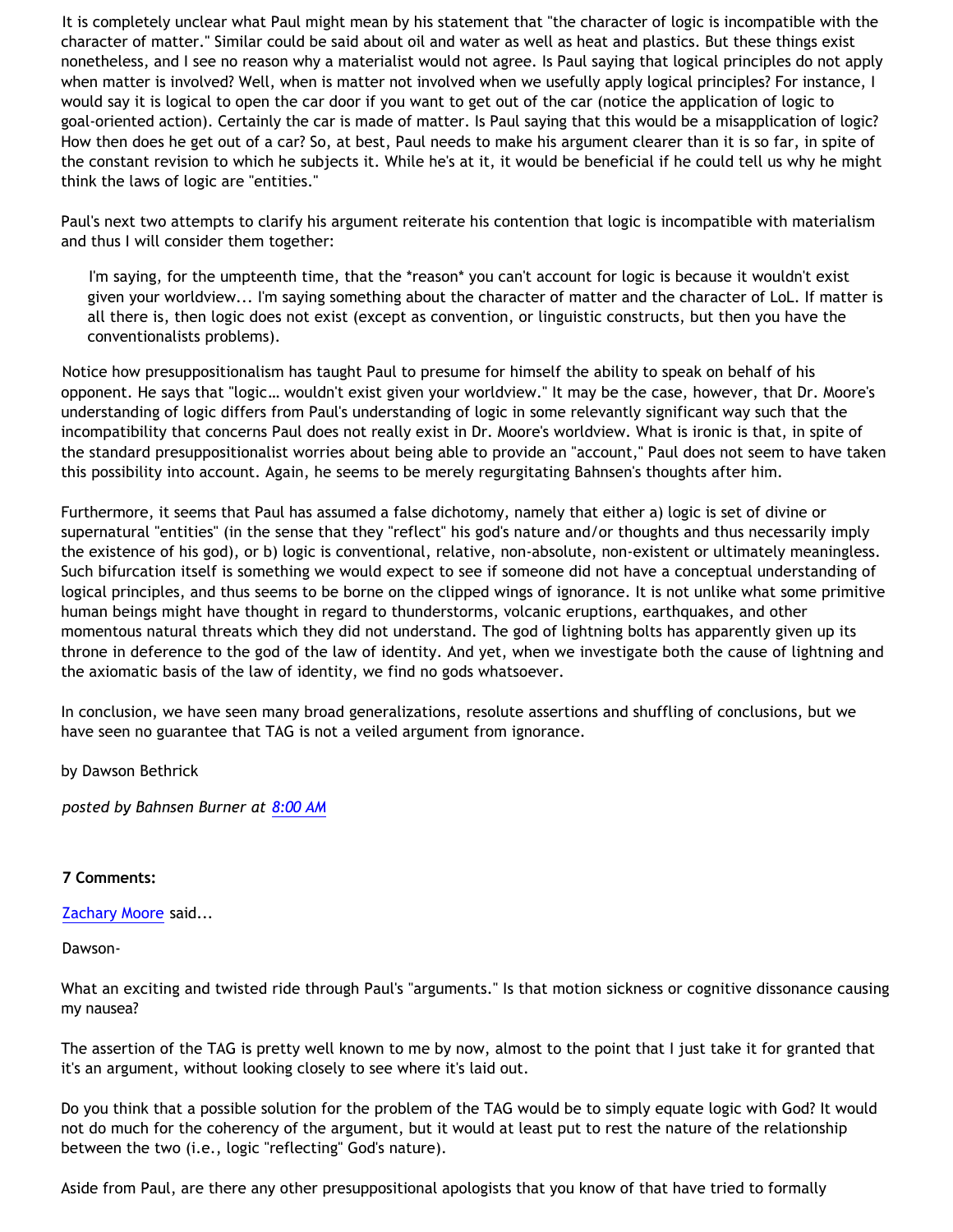establish an orthodox TAG?

[March 01, 2006 12:56 PM](http://bahnsenburner.blogspot.com/2006/03/114124659296537824)

[exbeliever](http://www.blogger.com/profile/18211139) said...

It seems that some of the current presuppositionalists have changed what, I think, Bahnsen meant by it.

As I understand it, the new way TAG is formulated is:

P presupposes Q

P

/Q

"Logic presupposes God; Logic exists; therefore, God exists"

It also works:

P presupposes Q

~P

/Q

"Logic presupposes God; logic does not exist; therefore, God exists [because one is using logic to formulate this argument]

By itself, this transcendental argument doesn't rely on an argument from ignorance. It is straight-forward and valid.

I think you state it well, though, when you describe how Christian theists attempt to prove the first premise (i.e. that logic presupposes the Christian God).

When defending that first premise you nail it when you write:

"In order to substantiate such a claim, the apologist seems to have three alternatives at his disposal:

1. Prove a negative (how and where does he do this, and what basis does he assume?)

2. Argue from ignorance (which proves only delusion or desperation, not intended conclusions)

3. Deliberately build the notion of the Christian god into one's conception of logic (which would strap the apologist into the ready room of circular argument)."

Instead of saying that TAG relies on an argument from ignorance, perhaps you can say that the defense of TAG relies on an argument from ignorance or some other fallacy.

I wonder how Paul would react to that statement?

[March 02, 2006 8:35 AM](http://bahnsenburner.blogspot.com/2006/03/114131734580223457)

[Clarence the Theologian](http://www.blogger.com/profile/8258058) said...

Greetings again gentlemen:

This entire ideological war is quite proof in itself that we are a divided people. Naturalists working hard to say that Christians are wrong about their belief system. Before I ramble, I want to say, in a world that presupposes mankind to simply be the stuff at then end of the food chain, this whole argument is arbitrary. None of you thinking anti-thiests believe in epistemic certainty--right? If that's the case, why are you spending so much energy trying to prove with certainty that the theist is wrong? How can you validate or verify his wrongness? If there is no objective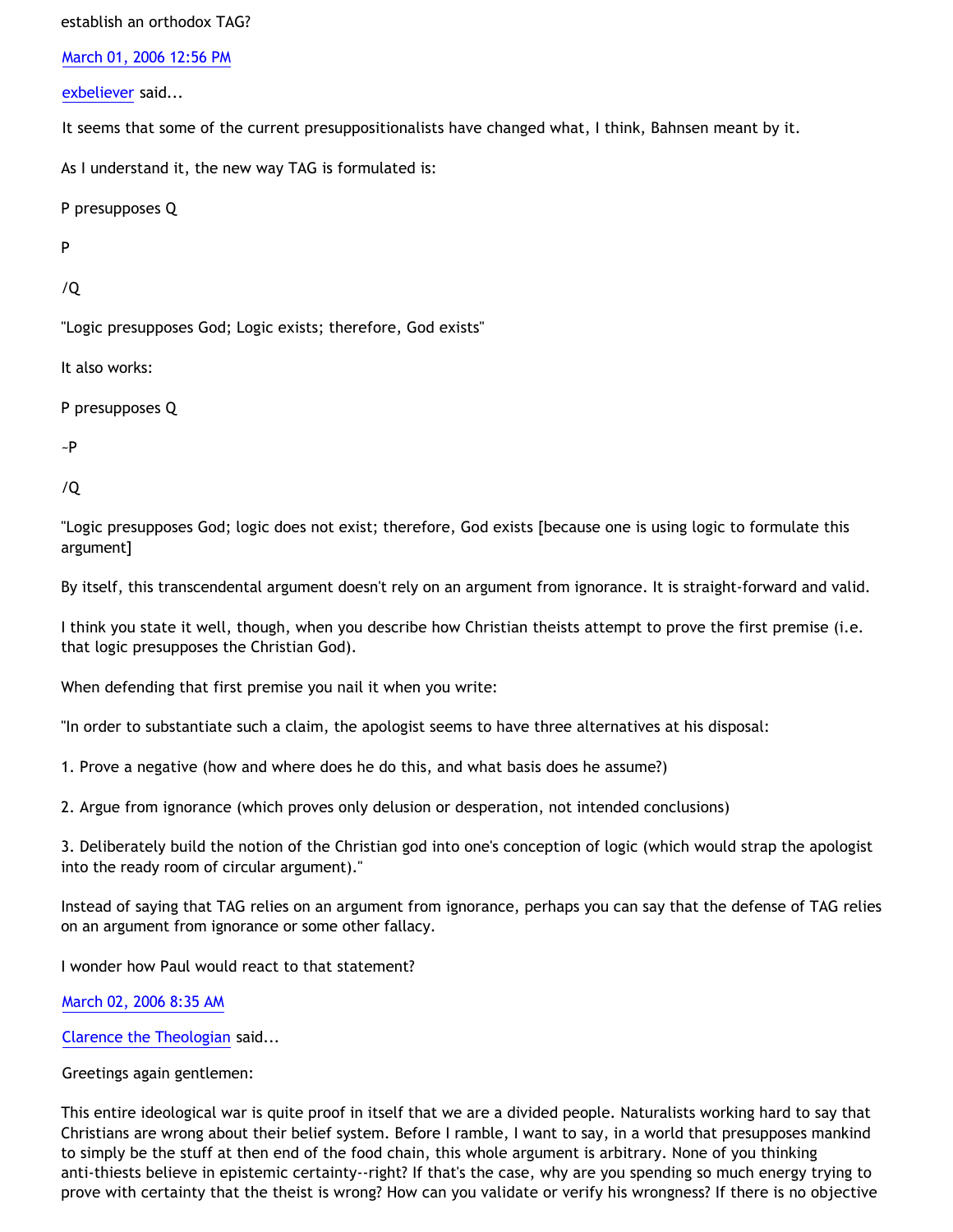epistemic referential, my square is your circle. You use that argument in morality, why not in metaphysics? I don't understand why you can't let the Christian have his opinion? But alas, you are certain that he is wrong--how is this?? On what epistemic grounds can you say this? Oh, it breaks the laws of logic?? What are those? Which Laws--western? eastern? A buddhist world-view says all is maya and illusory even my typing presently is illusory. Is the buddhist right? Of course. Are you right? Of course. We are all right. Now, I really don't believe this. I do think its funny that you will believe in a non-material universal law like gravity or the law of identity and not a non-material universal diety. Why not? Again, all I see is arbitrariness. But the point I wanted to make is the same one that Bahnsen offered Stein: on the charge of circular reasoning, you seem not to understand that all of us use circular reasoning. The Trinitarian theist says, without God (the infallible), I cannot know anything. The anti-theist says, with my mind (infallible) whatever I believe is true is true (for me and everyone apparently--how dogmatic). All I see agian is arbitrariness. We all assume something to be infallible--it is inescapable. Christians rely on God's infallibility and his consequent revealing of knowledge to whomever he chooses. As Jesus says, "All things have been handed over to me by my Father, and no one knows the Son except the Father, and no one knows the Father except the Son and anyone to whom the Son chooses to reveal him" (Matthew 11:27). I don't expect you to understand that. Paul wrote to the Corinthian church ca. 55 AD in these words: "The natural person does not accept the things of the Spirit of God, for they are folly to him, and he is not able to understand them because they are spiritually discerned" (1 Cor. 2:14). David was precisely correct (even if I choose not to believe it) when he said, "The fool says in his heart, 'There is no God'" (Psalm 14:1). I assume the Bible to be right; you dismiss it outright because it doesn't make sense to your mind and consequent world-view, which you assume to be infallible. You would have to, because if you didn't you would have to acknowledge that there is a potential fact in the universe that is infallibly persuasive proving God's existence. You must say that or claim omniscience, which is existential suicide. Perhaps instead of presuppositional, the argument is a type of a priori (to borrow Kant, the grand-daddy of transcendental argument). I believe, therefore I understand (so said St. Anselm). The only difference between us is that Jesus has convinced me infallibly and revealed His Father to me; His existence is existentially undeniable. I cannot prove that to you, but again, you cannot prove any non-arbitrary "Q" at the end of the syllogism.

# [March 02, 2006 9:45 PM](http://bahnsenburner.blogspot.com/2006/03/114136470201046011)

### [Clarence the Theologian](http://www.blogger.com/profile/8258058) said...

And while I'm thinking about all this, when Stein did ask Bahnsen for infallible proof, Bahnsen's reply is simpler than mine above. He said, "He saved me." Stein retorted, "Well, I have not had that experience, so I can't [I don't remember the word]." That is the a priori for the Christian: it is God's metaphysical sovereign and totally unprovable act in which he convinced me--a former atheit-- of his existene. He saved me. If he would do that for you, all this would make sense. But alas, as long as he has not, your opinions are all arbitrary opinions, unverifiable and self-refuting. Why because I said so. See, I used your presuppositions to make that point. Hey--that reminds me of Stein's fatal move at the end of the debate when he baulked and said that logic was the product of social conventions, well, if you've heard the argument, then you know where this is going . . . Bahnsen replied, "If there are no universal norms that are right or wrong, then I win. Stein responded, "How?" Bahnsen said, "I shoot you and I win. I make up my own rules and I win, since there are no asbolutes to define logic, morality or anything else" (something to that affect).

### [March 02, 2006 9:54 PM](http://bahnsenburner.blogspot.com/2006/03/114136525595034399)

[Bahnsen Burner](http://www.blogger.com/profile/7766918) said...

Clarence,

Thank you for sharing your opinions. Here are some points for you to consider.

Clarence: "This entire ideological war is quite proof in itself that we are a divided people."

And we don't have to be so divided, Clarence. But I find myself living in a world populated with people who think of humanity as divided into two opposing groups, the chosen versus the damned, and I happen to number among the damned in their faith-based worldview which essentially teaches "believe, or go to hell."

Clarence: "Naturalists working hard to say that Christians are wrong about their belief system."

Let's not forget the endless files of mystics working hard to build ministries for the purpose of indoctrinating vulnerable minds and chastising those who confess that they do not believe in invisible magic beings.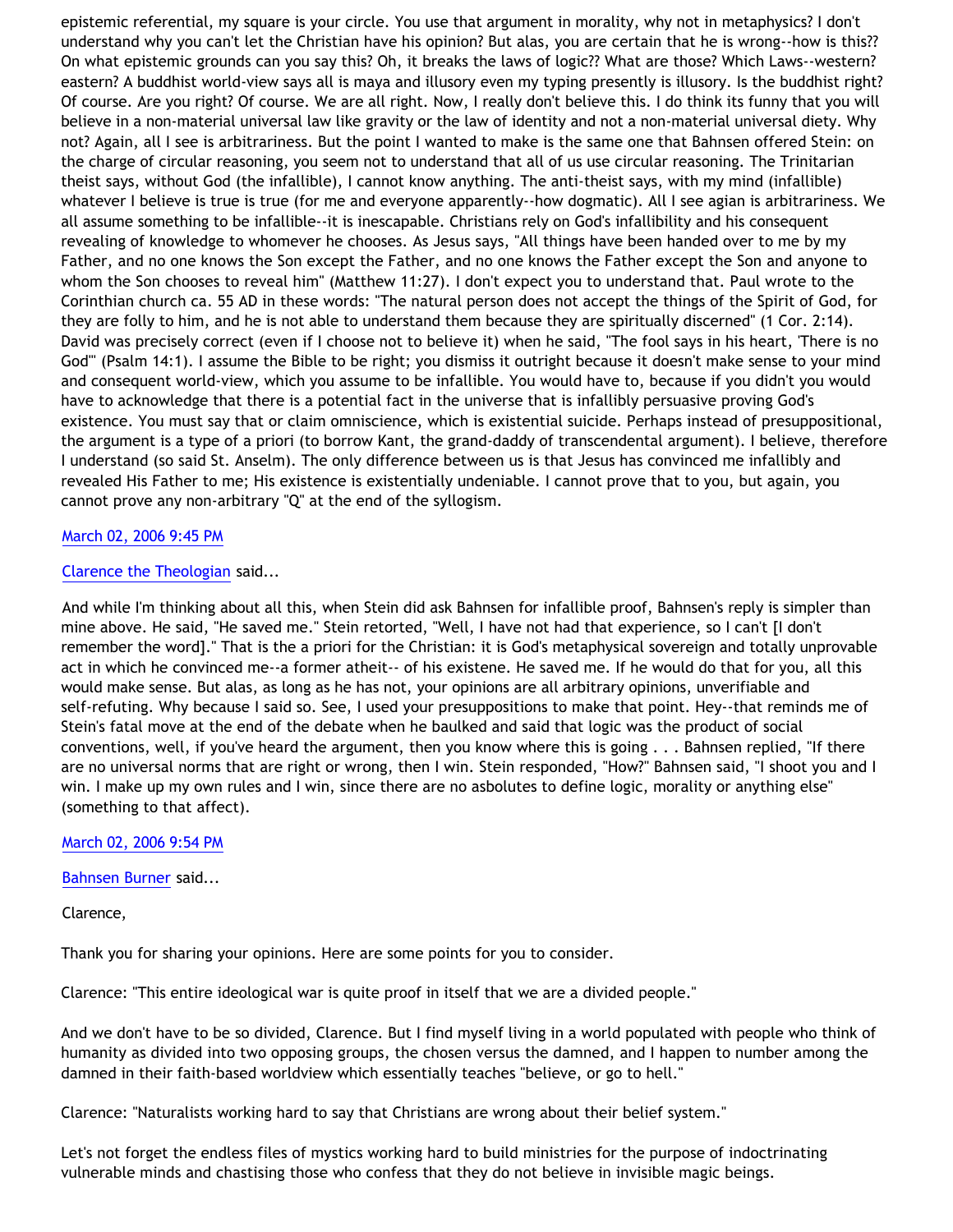Clarence: "Before I ramble, I want to say, in a world that presupposes mankind to simply be the stuff at then end of the food chain, this whole argument is arbitrary."

Specifically, who "presupposes" this? That man may be at the top of the food chain is not a primary, nor is it an automatic guarantee.

Clarence: "None of you thinking anti-thiests believe in epistemic certainty--right?"

I suppose that depends on wha you mean by "believe in" and "epistemic certainty." However, I am wholly certain about many things. I am certain that there is a reality, that I exist, that I am conscious, that I face a fundamental alternative - to live or die, that I must act in order to live, that the actions that will enable me to live are actions that I must choose to make, etc. I am also certain that mysticism is irrational and opposed to human life.

Clarence: "If that's the case, why are you spending so much energy trying to prove with certainty that the theist is wrong?"

Essentially, you're asking why I write the kinds of things I write. My answer is pretty simple: I enjoy it. Also, I know others enjoy it. In addition to this, I am contributing to a larger effort - namely to pull off religion's mask and expose its hideous, anti-rational and anti-human nature. It gives me profound pleasure to labor fruitfully on the verdicts of my judgment.

Clarence: "How can you validate or verify his wrongness?"

By rational reference to reality, specifically to facts that have to be true even for the theist to concoct his god-belief in his imagination which are incompatible with that god-belief.

Clarence: "If there is no objective epistemic referential, my square is your circle."

But there is an objective epistemic reference - they are named by the axioms: fundamental truths which theists have to assume even to deny them.

Clarence: "You use that argument in morality, why not in metaphysics?"

Are you speaking about something I have written regarding morality? Perhaps you assume I share the views of other non-Christians, but this would be a hasty generalization on your part. In expounding and defending my views on morality, I certainly do not use an argument which claims that "there is no objective epistemic referential," because there are numerous relevant facts which obtain independent of subjective intentions that bear on the matter. You may want to read my blog [Do I Borrow My Morality from the Christian Worldview](http://bahnsenburner.blogspot.com/2005/04/do-i-borrow-my-morality-from-christian.html) to get started.

Clarence: "I don't understand why you can't let the Christian have his opinion?"

There's nothing I can do to prevent another human being from having his opinions, Clarence. Writing a blog which exposes the falsehoods of Christianity and its defense strategies does not in any way disallow adherents of Christianity to enjoy their own opinions. On the contrary, I am pleased when Christians read and react to my writings; I am interested in their opinions.

Clarence: "But alas, you are certain that he is wrong--how is this??"

Read my blog. If you don't understand something, ask.

Clarence: "On what epistemic grounds can you say this?"

On the only epistemic grounds possible to man: Reason.

Clarence: "Oh, it breaks the laws of logic?? What are those? Which Laws--western? eastern?"

I am not an advocate of polylogism. The law of identity permits no contradictions, and the law of causality permits no miracles. You're free to pretend otherwise.

Clarence: "A buddhist world-view says all is maya and illusory even my typing presently is illusory. Is the buddhist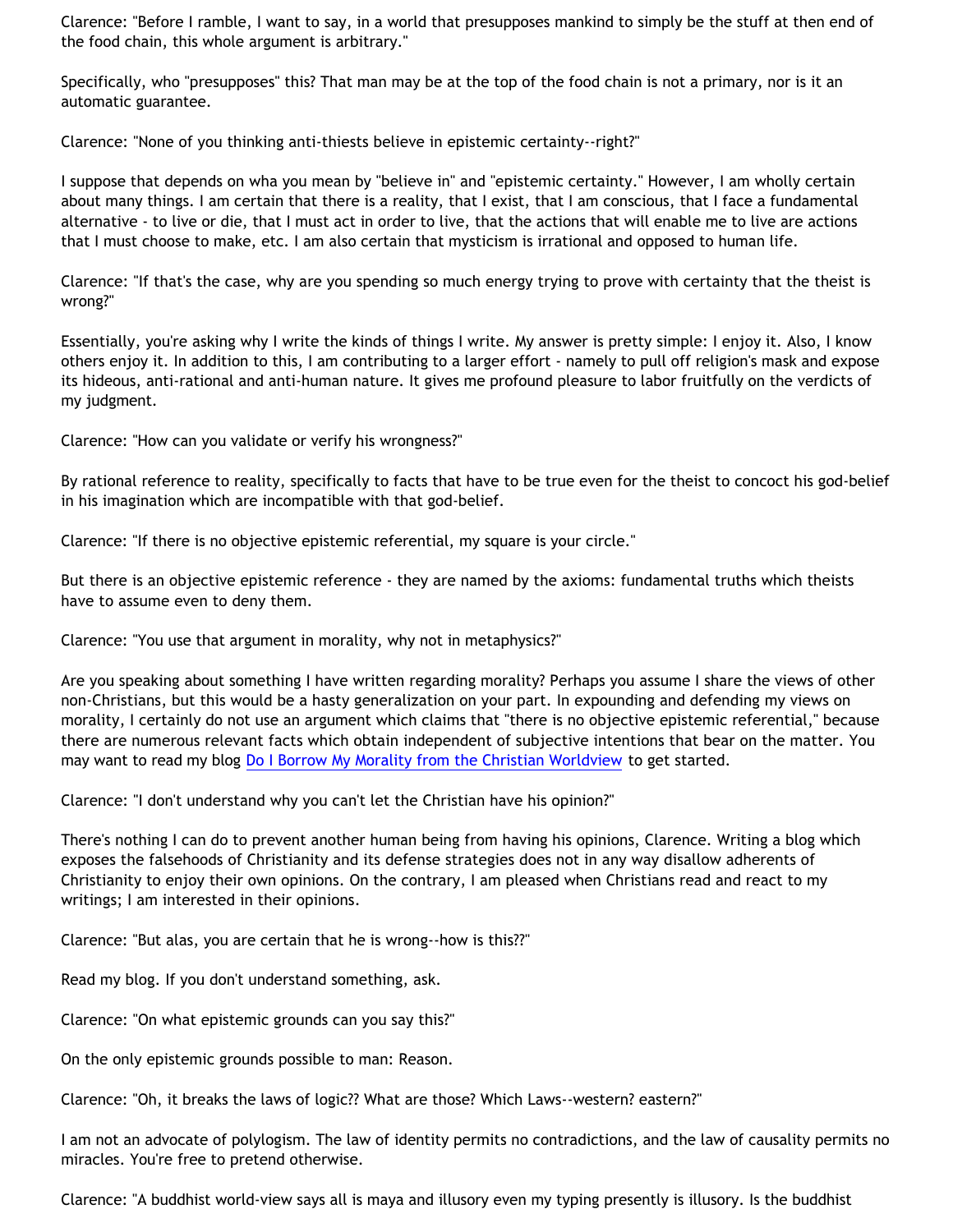right? Of course. Are you right? Of course."

The Buddhist is wrong to believe this just as the Christian is wrong to believe that a supernatural consciousness wished the universe into being: both commit the fallacy of the stolen concept.

Clarence: "We are all right. Now, I really don't believe this."

The issue is not about belief, but about knowledge, for our beliefs depend on our knowledge. In fact, I question whether most Christians truly believe what they profess. I've known many who ended up admitting that they really did not believe, even though they spent years insisting that they did.

Clarence: "I do think its funny that you will believe in a non-material universal law like gravity or the law of identity and not a non-material universal diety. Why not?"

There is an enormous fundamental difference between principles summarizing what we perceive and the notion of an invisible magic being to whose consciousness reality somehow conforms. The two are irreconcilable.

Clarence: "Again, all I see is arbitrariness."

That is because your worldview is arbitrary, Clarence.

Clarence: "But the point I wanted to make is the same one that Bahnsen offered Stein: on the charge of circular reasoning, you seem not to understand that all of us use circular reasoning."

I understand that Bahnsen, as he tried to think Van Til's thoughts after him, repeated this claim on numerous occasions. I also understand why his worldview, which has no objective starting point, would promote such an opinion. Bahnsen thought he could prove his starting point. Consequently he had no choice but to embrace circular reasoning openly. His only way to justify this was to resort to tu quoque: "everybody else does it, too!" Such affirmations are made in ignorance of an objective worldview.

Clarence: "The Trinitarian theist says, without God (the infallible), I cannot know anything."

The Lahu tribesmen say "without Geusha, I cannot know anything." The assertion of an invisible magic being does not enable man to know. On the contrary, it cripples his mind and reduces him to the level a suggestible child. The Trinitarian theist blanks out on the fact that knowledge, like other values, must be earned, not acquired by "revelation" from mystical sources that he cannot understand: "the alleged short-cut to knowledge, which is faith, is only a short-circuit destroying the mind." (Rand, *Atlas Shrugged*)

Clarence: "The anti-theist says, with my mind (infallible) whatever I believe is true is true (for me and everyone apparently--how dogmatic)."

Who specifically says this, Clarence? I think you've confused non-believers with believers. Believers tend not to think that something is true because they believe it; rather, they tend to believe something because they think it is true. You also suggest that non-believers cannot be honest about their fallibility and errors. On the contrary, I know many who are more than happy to admit when they are wrong. Just yesterday my co-worker had to correct me on an issue which I had mistaken; I believed that she was going to take care of a responsibility which, it turns out, is not hers to perform. Did I resist this? Of course not. So, I'm not sure what you're point is, unless you're trying to find some way to make yourself feel good in your religious delusion.

Clarence: "All I see agian is arbitrariness."

Perhaps it's time for you to shrug the arbitrary worldview that you've invested yourself in. But that would require you to be honest about your mistakes. Perhaps that is hard for you to do.

Clarence: "We all assume something to be infallible--it is inescapable."

I'm curious how you know so much about what everyone else assumes. I do, however, think that the senses are infallible. To say otherwise would be to commit the fallacy of the stolen concept. But this is not an assumption I have made without consideration, so it's not something I simply take for granted. It is a recognition based on understanding, while the theist's fantasy of an infallible supernatural consciousness which whispers to his soul is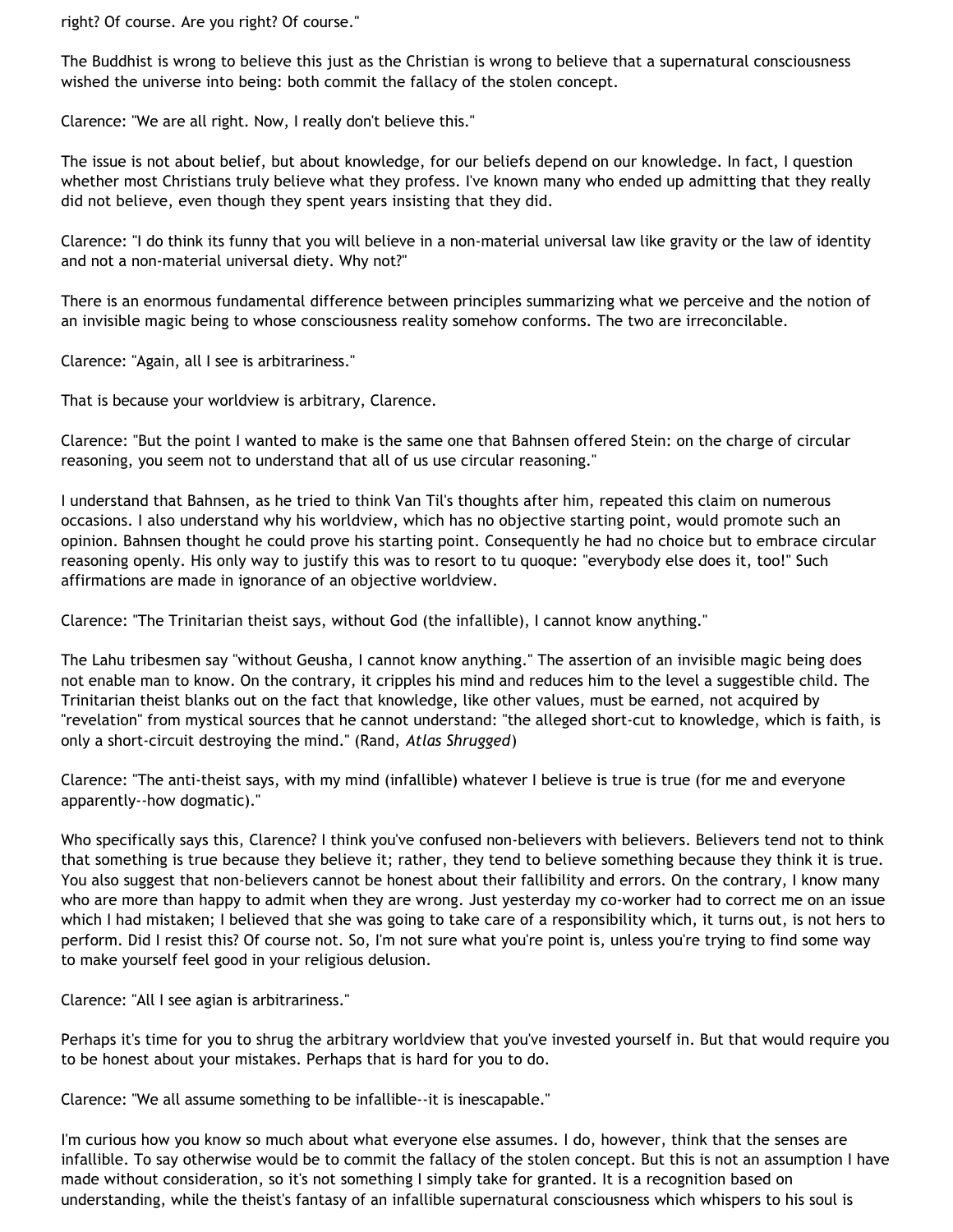based on faith.

Clarence: "Christians rely on God's infallibility and his consequent revealing of knowledge to whomever he chooses."

Can this be tested? Or, is this simply a claim to knowledge that has no collateral backing whatsoever? If you can tap into an omniscient and infallible source, tell me the date and place of my birth. Then show that you got this information from a supernatural source. If you come back with "Well, God doesn't give out information like this," then what use is this claim to "revelation"? At that point, you'll be invited to explain what distinguishes "revelation" from simply taking for granted what you've read in some sacred text, which anyone can do (if he's dishonest enough).

Clarence: "As Jesus says, 'All things have been handed over to me by my Father, and no one knows the Son except the Father, and no one knows the Father except the Son and anyone to whom the Son chooses to reveal him' (Matthew 11:27)."

It appears that you're trying to rationalize my non-belief in a way that reinforces your belief. According to this ploy, the matter is not in my hands, for the ploy removes it from me and places the matter in the hands of an invisible magic being. I look at it much simpler than this: I don't believe because I'm too honest to say I believe something I know is not true. Do you think I should be dishonest and say I believe when I don't? Indeed, what reasons do you give for me to change my mind? Oh, that's right, it's not about reason, it's about an invisible magic being taking control of a person's mind and installing that belief without his prior consent. These are the seeds of force; as Rand poignantly observed, faith and force are corollaries. And the result is always destruction. A Muslim suicide bomber and Jesus Christ have a lot in common: both willingly embrace a premature death.

Clarence: "I don't expect you to understand that."

I do understand it, Clarence. But you wish I didn't.

Clarence: "Paul wrote to the Corinthian church ca. 55 AD in these words: 'The natural person does not accept the things of the Spirit of God, for they are folly to him, and he is not able to understand them because they are spiritually discerned' (1 Cor. 2:14)."

And in the same passage, the author makes it clear that the "wisdom" he attributes to his god is diametrically opposed to the wisdom men need in order to live in the world. And yet, you borrow this wisdom of the world every time you put forth effort to achieve any goal in this world, such as logging onto your computer so you can go team up with other self-deluded minds who resent their limitations.

Clarence: "David was precisely correct (even if I choose not to believe it) when he said, 'The fool says in his heart, "There is no God'" (Psalm 14:1)."

On the same reasoning, one would be considered a fool for pointing out that there are no square circles. If name-calling is the best you have at your disposal, then your worldview has really let you down, hasn't it?

Clarence: "I assume the Bible to be right;"

Yes, you \*assume\* it to be right, which means you can't know whether or not it is true. You've decided even before investigating the relevant facts that whatever it says must be accepted as truth on faith. That is not knowledge, Clarence. That is not epistemology. That is not a standard for governing your choices and actions. It is only a formula for evasion.

Clarence: "you dismiss it outright because it doesn't make sense to your mind and consequent world-view, which you assume to be infallible."

I wonder if making these erroneous assertions really makes you feel better about yourself. I doubt it. But many points here are false. For one, I nowhere assume that my mind is infallible. It is because it is not infallible that I need an epistemology in the first place. If I were omniscient and infallible, I would not need a method of cognition comprised of a set of rational principles to guide my mind between truth and untruth. The ideal knowledge for the theist is the unearned: automatic knowledge and automatic authority. He resents other minds because he resents his own first, and the only way to appease that resentment is to assert authority over those rival minds. And the only way he can do this is by hoodwinking them with "mysteries" that only he knows but everyone else better believe or else! Sorry, couldn't fool me. Also wrong here is your assumption that I simply "dismiss [the bible]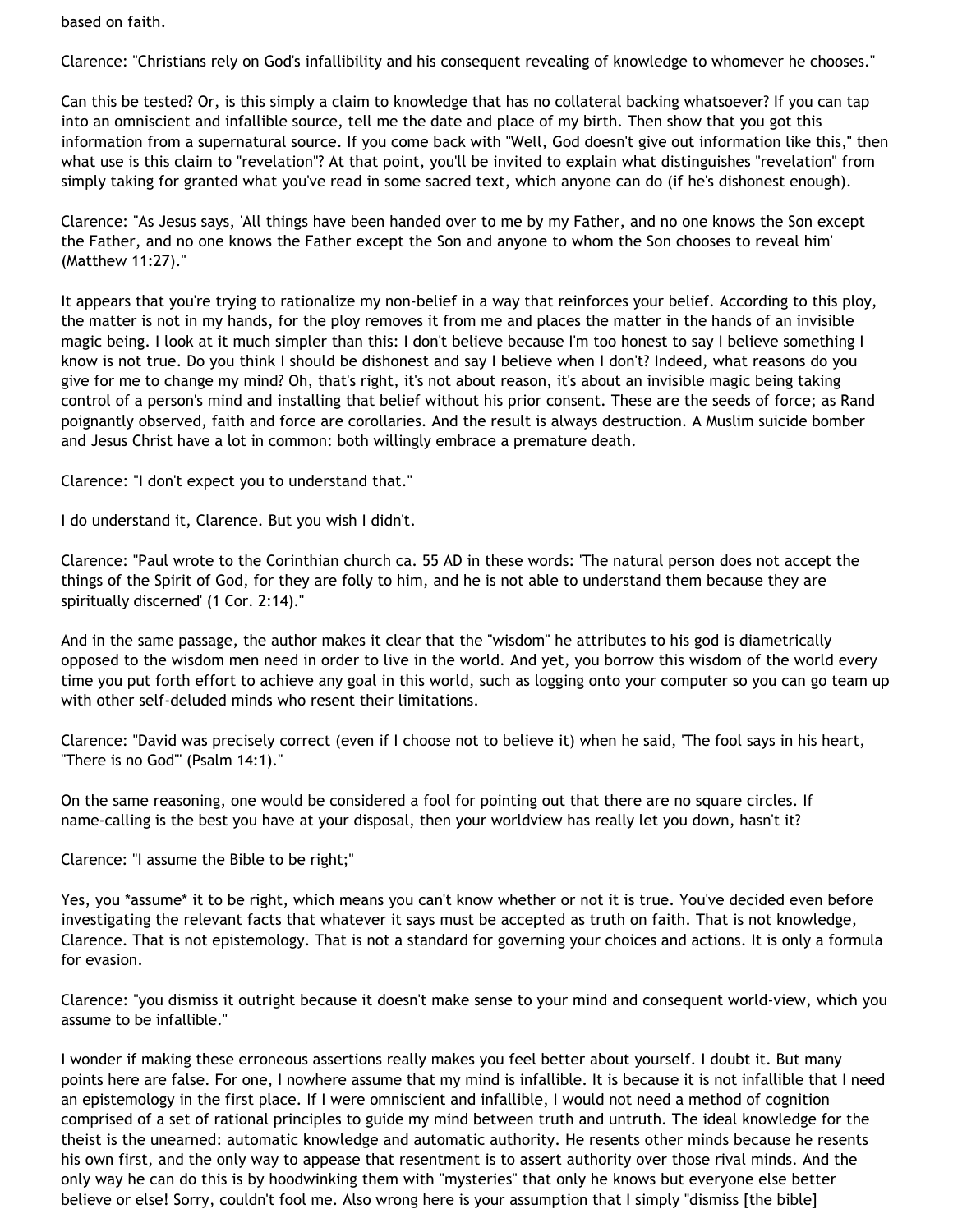outright," which I have not done. On the contrary, I let the bible speak for itself, and I recognize its many falsehoods. I know this bothers many people, but it remains a fact nonetheless. Furthermore, I do not "dismiss" anything "outright" simply because "it doesn't make sense" to me. I recognize that my understanding is not a precondition for factuality. But, my understanding is a precondition for me to confidently and honestly say that I think something is true. So, if I don't understand something, I have no business saying I think it's true. And if I don't think something is true, why would I say I believe it? Blank out.

Clarence: "You would have to, because if you didn't you would have to acknowledge that there is a potential fact in the universe that is infallibly persuasive proving God's existence."

Clarence, if you think there is some fact in the universe discoverable by the human mind that serves as "infallibly persuasive [proof]" of your god's existence, please don't hold back. Let's examine it. But prior to doing so, I ask that you read my blog [Is Human Experience Evidence of the Christian God?](http://bahnsenburner.blogspot.com/2005/06/is-human-experience-evidence-of.html)

Clarence: "You must say that or claim omniscience, which is existential suicide."

You should be able to see now how misguided this assumption of yours is. I am just as certain that your god is unreal as I am that square circles are not real, and for essentially the same reasons.

Clarence: "Perhaps instead of presuppositional, the argument is a type of a priori (to borrow Kant, the grand-daddy of transcendental argument)."

In fact, that is the case with presuppositionalism, and Bahnsen makes this clear by quoting Kant's understanding of 'transcendental' in his book *Van Til's Apologetic: Readings & Analysis*, p. 499. By resting on so-called "a priori knowledge," the apologist admits that he has no rational proof for his god-belief. On the contrary, it is said to be an item of automatic knowledge, which is simply an open admission of dishonesty since, as the Rand quote above points out, he short-circuits his own mind. Indeed, even if it were true that he had this so-called "a priori knowledge," he would still have the task of proving that this knowledge that he was born with (or which was inserted into his mind by an invisible magic being) is true. He has no rational case for this. If in fact he had a rational case to support his views, he would not have to resort to the claim that it is "a priori," as if he could have knowledge without the processes which make knowledge possible. Again, such claims as you proffer here, Clarence, only serve as evidence that Christians really have no epistemology. It's just fantasy that has been front-loaded as if it were a fundamental, mind-shaping truth.

Clarence: "I believe, therefore I understand (so said St. Anselm)."

Exactly, Clarence. Which means: You "believe" (i.e., accept as truth) BEFORE you understand (i.e., before you have done your homework). Clarence, you're making my case for me!

Clarence: "The only difference between us is that Jesus has convinced me infallibly and revealed His Father to me; His existence is existentially undeniable."

No, Clarence, our difference is even more fundamental than this, namely that I have chosen to adopt an honest worldview, while you have chosen a dishonest worldview.

Clarence: "I cannot prove that to you,"

If it were true, you would be able to prove it. But since it is not true, you will seek to put the blame for your inability to prove it on me as the non-believer, the ultimate spoil-sport.

Clarence: "but again, you cannot prove any non-arbitrary 'Q' at the end of the syllogism."

Well, I hope you feel better about yourself, Clarence. You won't feel better by gloating over imagined inabilities of others.

Regards, Dawson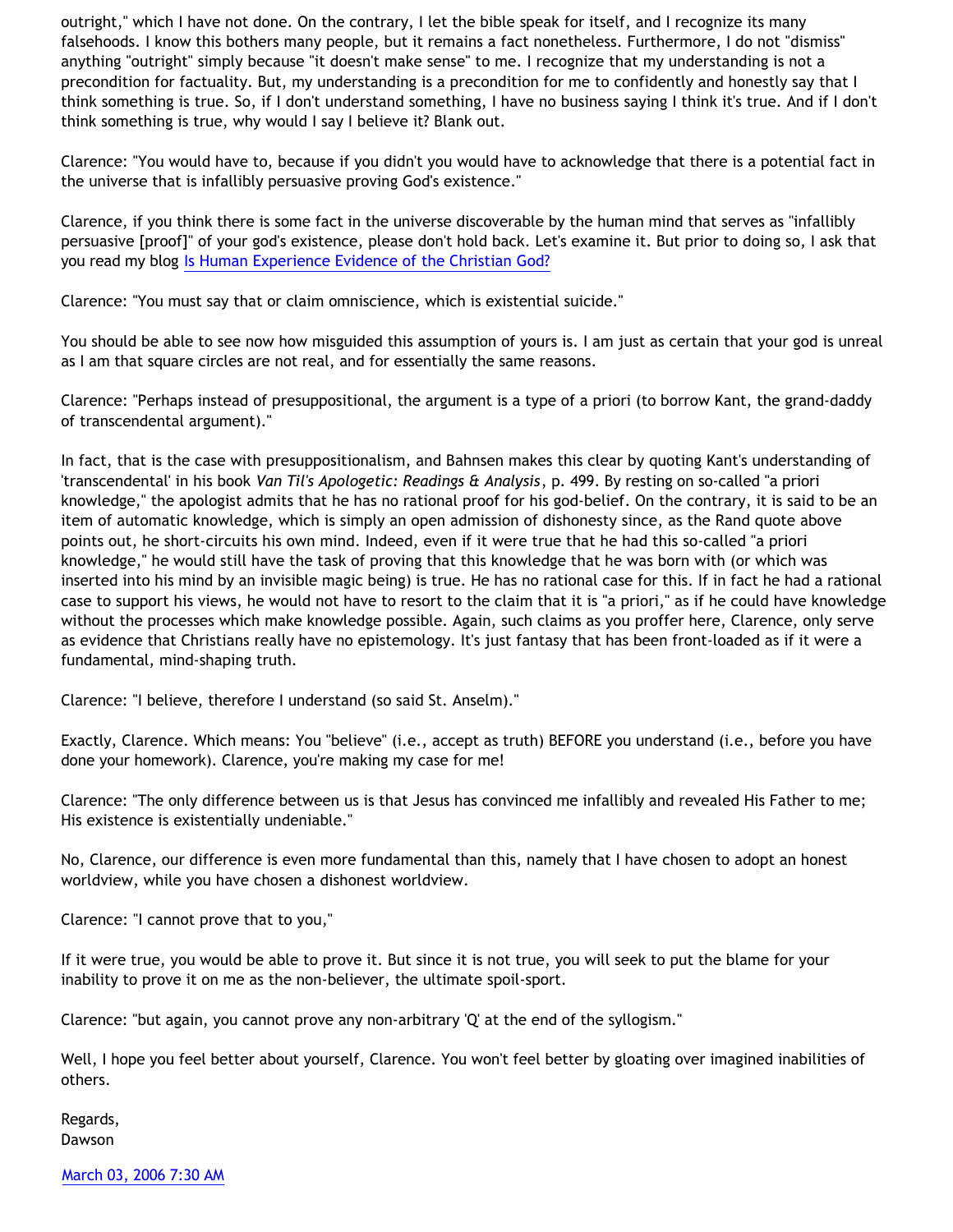[Bahnsen Burner](http://www.blogger.com/profile/7766918) said...

Clarence,

Before responding to your second comment, I want to say that I have really enjoyed interacting with your statements. Thank you for providing an opportunity to demonstrate the power of my worldview and the impotence of Christianity. I invite you to continue posting your comments, for I will have answers to them.

Clarence: "And while I'm thinking about all this, when Stein did ask Bahnsen for infallible proof, Bahnsen's reply is simpler than mine above. He said, 'He saved me'. Stein retorted, 'Well, I have not had that experience, so I can't [I don't remember the word]'."

Do you think Bahnsen's answer was at all persuasive, let alone rationally conclusive? Think about it, Clarence: What would keep a deluded man from making a statement that Bahnsen made?

Clarence: "That is the a priori for the Christian: it is God's metaphysical sovereign and totally unprovable act in which he convinced me--a former atheit-- of his existene."

Can you explain to me how I would be able to distinguish what you call "God's metaphysical sovereign and totally unprovable act" from a concoction in your imagination? I ask this because I have no idea how I can distinguish what you claim from mere fantasy. It sure looks like fantasy to me, and if it takes some kind of internal experience like the one you claim to have had to believe these things, then I am right not to believe, for I have not had such an experience. As I read the debate, Stein, in pointing out the same, was simply being honest. Now, Clarence, what's so unreasonable about being honest?

Clarence: "He saved me."

The Lahu tribesmen make claims essentially similar to this (they do not refer to it as salvation; from what I can tell, their term for it has no adequate translation in English), and yet they cannot have the Christian god in mind for their deity, Geusha, did not have a son. So if you think I am to believe you, why should I not believe the Lahu tribesmen? You offer nothing \*objective\*, Clarence. And when we get into the teachings of your worldview, we find that they completely thwart the principle of objectivity, having totally reversed the relationship between subject and object such that the objects conform to the subject rather than the other way around. Tell me how you govern your choices and actions in life - on the assumption that the objects you perceive conform to your wishing, or on the recognition that the objects you perceive remain what they are no matter what you might wish?

Clarence: "If he would do that for you, all this would make sense."

In other words, I would have to become a puppet in order to "understand," right? A worldview which requires its adherents to be puppets is unfit for human life, Clarence.

Clarence: "But alas, as long as he has not, your opinions are all arbitrary opinions, unverifiable and self-refuting."

I know you want me to be punished for not believing in your mystical fantasies, Clarence, but your actions speak louder than your words. If I affirmed your god-belief, suddenly my opinions would go from "all arbitrary" to "all truth," just like that. In fact, however, to claim that a god exists is to contradict oneself. And here's why: to assert any claim as a truth, one assumes the primacy of existence principle (for he is not supposing that his claim is true on the basis of his or anyone else's wishing); but the content of god-belief claims reduces to the primacy of consciousness view of reality - the view that reality conforms to a form of consciousness (e.g., "God created the universe by an act of will"). These two perspectives - the primacy of existence and the primacy of consciousness - are fundamental opposites, contradictory at the most basic point of human cognition. It is with this contradiction that Christianity begins, and it is this contradiction that its apologists are attempting to defend. It is because of this contradiction that their worldview is destructive to human life.

Clarence: "Why because I said so. See, I used your presuppositions to make that point."

You are unfamiliar with my worldview. It is not my worldview which premises its "truths" on someone's say so. This is Christianity's presupposition. It is most interesting that you need a non-believer to point this out to you.